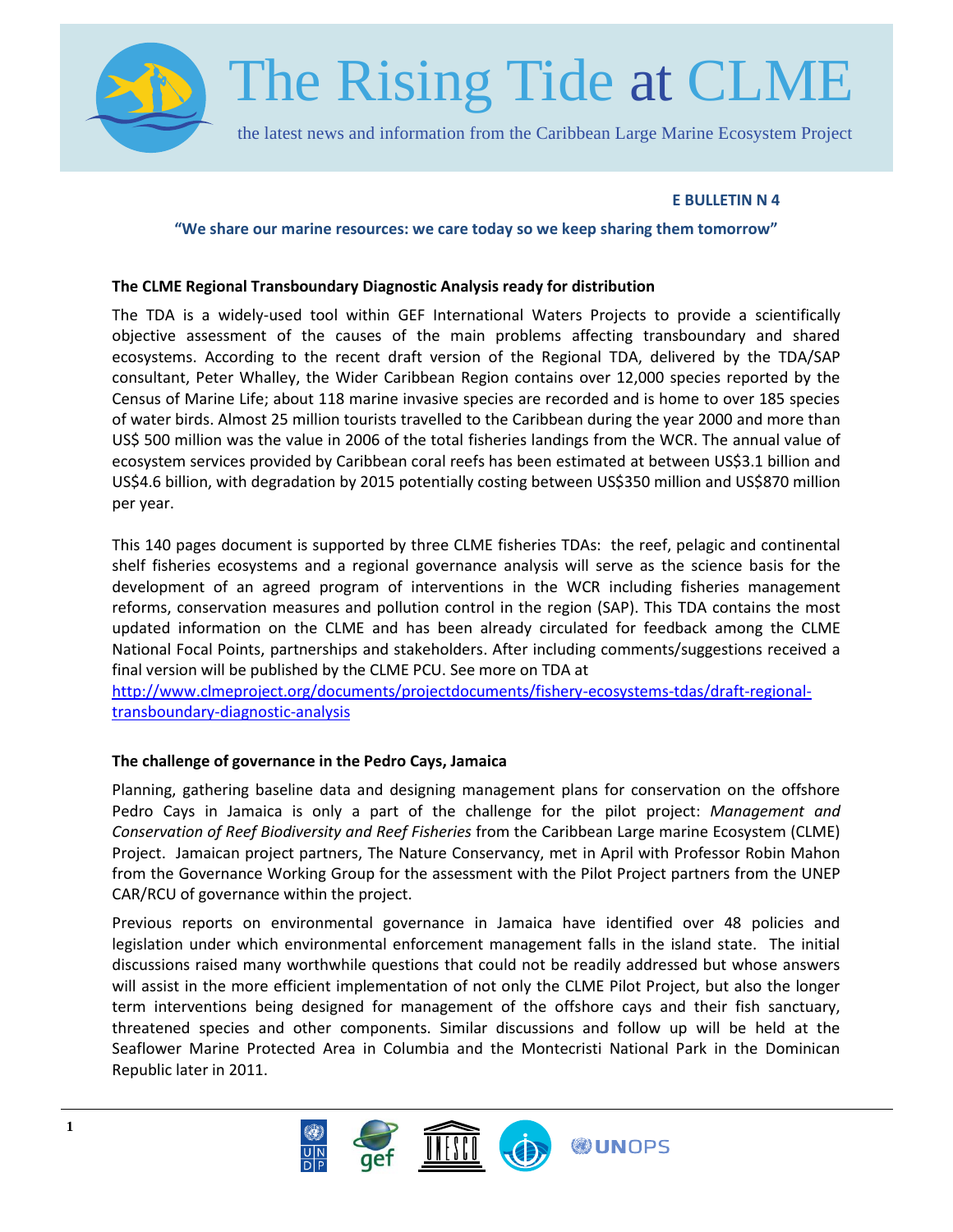

## **The Queen Conch case in the Seaflower Biosphere Reserve, a co-management strategy towards inclusion of ecosystem principles**

In the Caribbean the names queen conch, pink conch, pala conch, giant conch sound familiar, bringing to our minds the image of the largest conch within *Strombidae* family, loved for its meat, shell and pearls. Scientifically named as *Strombus gigas*, this marine invertebrate has been exploited beyond the species' capabilities to persist. As a result its international trade has been controlled since 1992 by the Convention on International Trade in Endangered Species of Wild Fauna and Flora (CITES). Currently only few and remote fishing Banks like Serrana (Colombia), Pedro (Jamaica) and Rosalind (Honduras) maintain conch densities higher than the desired threshold needed to support fishing.

Studies on genetic connectivity demonstrate the existence of three local populations within the Seaflower Biosphere Reserve, patterns that have been confirmed with additional works on conch larval dispersal . This result is apparently a consequence of an adaptive management based on the best possible scientific knowledge together with a broad array of stakeholder's participation.

This strategy has been validated by national and international experts and is a good example of the ecosystem based management for Colombia and the Wider Caribbean. At the same time, government agencies will work with the communities to find alternative income opportunities to overcome crisis times when fishing restrictions will be needed for conch recovery and stock enhancement actions. Follow the project at<http://seaflowerconch.com/>

## **New publication from CLME partners**

A recent publication of the paper book by Amsterdam University Press "*Towards Marine Ecosystem Based Management in the Wider Caribbean"* has been released. This document has been edited by the CLME PAG members: Lucia Fanning, Director of the Marine Affairs Programm at the Dalhousie University in Canada, Robin Mahon, Director of the Centre for Resource Management and Environmental Studies (CERMES)at the University of the West Indies in Barbados and the STAG member Patrick McConney, Senior Lecturer in Marine Resource Management Planning at the Centre for Resource Management and Environmental Studies (CERMES) in Barbados.

According to the review this volume brings together the collective knowledge and experience of scholars and practitioners within the wider Caribbean to assemble a road map towards marine ecosystem based management for the region. The research provides a comparative example and guide for stakeholders and policy makers in each of the world´s sixty four large marine ecosystems, and is also a training tool for graduate students. The book can be found already at the main bookstores or contact Paul Carls at [p.carls@aup.nl.](mailto:p.carls@aup.nl?subject=Ocean%20Governance%20in%20the%20Wider%20Carribean%20Region)

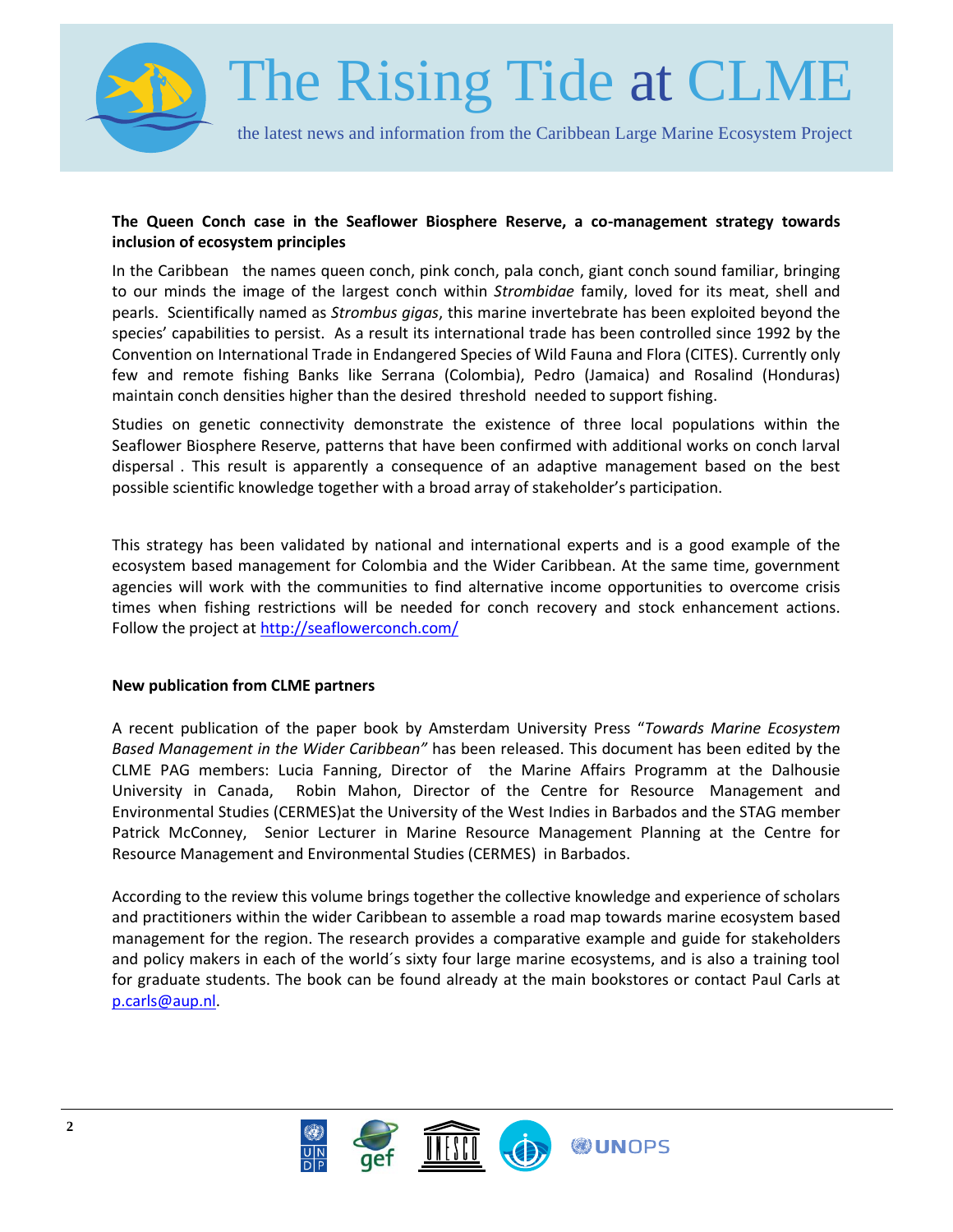

#### **Senior Caribbean journalists working for a better coverage on watershed and marine issues**

The *Association of Caribbean Media Workers* (ACM) has conducted an intensive and successful journalist's workshop in Trinidad and Tobago thanks to the partnership of the GEF funded projects, IWCAM and the CLME. More than 20 participants coming from the Small Island Independent States were senior journalists actively involved in different media: radio, newspapers, television.

The workshop was inaugurated by the Minister of Housing and Environment from Trinidad and Tobago, the Honorable Dr. Roodal Moonilal. The journalists were introduced on the initiatives/activities of both projects and then visited a demo site in Tobago, the Courland watershed and the Bucco Reef Marine Park. The last day of the workshop a brainstorming exercise for the elaboration of the guidelines for journalists on watershed and marine resources. This expected publication will be ready in August this year. Meanwhile a group on marine resources has been created in facebook. See [http://www.facebook.com/?ref=home#!/home.php?sk=group\\_133303603411349&ap=1](http://www.facebook.com/?ref=home#!/home.php?sk=group_133303603411349&ap=1)

## **The CLME Project Coordination Unit**

Ivan Soto, senior Project Officer of the CLME, has been named as Officer in Charge of the Project Coordination Unit until a new Regional Project Coordinator is appointed. Mr. Soto´s background at the CLME project and his expertise in fisheries management and sustainable aquaculture development in Latin America and Asia will ensure the continuity of the CLME project implementation.

Maria Elvira Talero our Stakeholder and Participation Expert is leaving the project on July the 5<sup>th</sup> going back to her home city in Bogotá, Colombia. She has been leading the implementation of the CLME communications and Participation strategies.

## **The new CLME webpage**

The design of a more friendly layout and easy access web site for the CLME project contents is right now being conducted by AXESNET, a Colombian provider winner of the best internet prize 2010 through the webpage of Ecopetrol (The largest Colombian petroleum company). Under the coordination of the CLME PCU this new product is expected to be released by August this year. Thus, the CLME webpage users will have access to a dynamic display of information including photos, news, interactive maps and social networks, as a complement to the main CLME documents. So, we will have jthe CLME in a click!